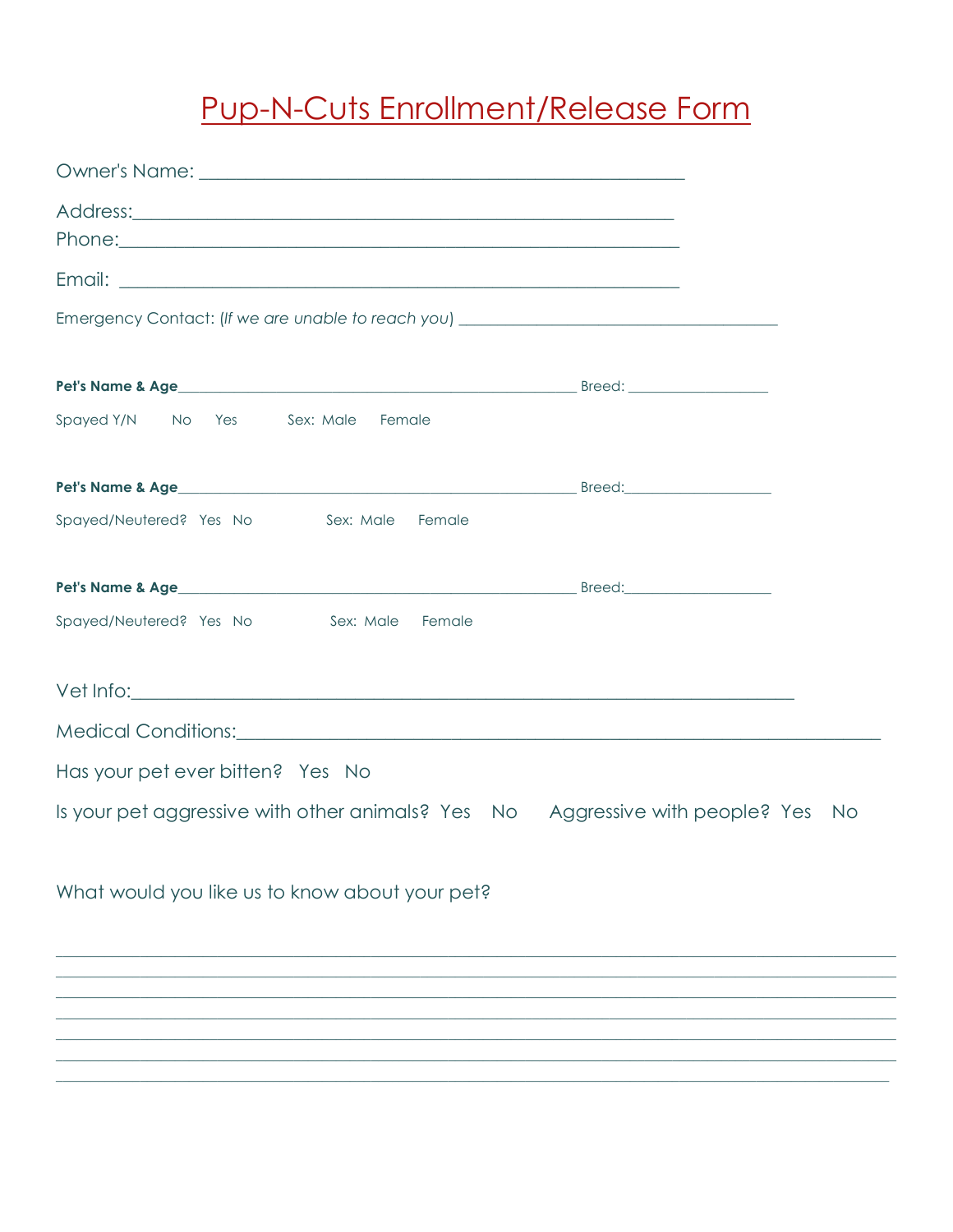## Release Agreement

**No -shows & Cancellations: A 24hour cancellation notice is required. No shows, cancellations or continual re-scheduling are subject to a \$25.00 FEE PER PET which will be added to your next appointment. You may reserve another appointment by credit card for a full groom and the no- show fee. We understand there are emergency situations and will work with you, but not on a continued basis. Please be respectful of our time as we are a by- appointment business.** 

**Client Grooming Agreement Current Vaccinations/Veterinarian Information: By signing this contract, owners verify their pets are current on Rabies. Proof of Vaccination or current Titer testing shall be provided to PUP N-CUTS upon request.** 

**Aggressive or Dangerous Pets: Owners MUST inform PUP -N CUTS if your pet(s) bite, has bitten, or is aggressive to people, other pets or specific grooming procedures. Muzzles may be used if necessary. Muzzling will not harm your pet, and protects both the pet and the groomer. PUP N CUTS reserves the right to refuse/stop services for such pet(s) at any time before or during the grooming process, and charge a handling fee for Aggressive Dogs in addition to the regular grooming charge. If the pet should bite, the owner agrees to be responsible for any and all related medical bills, recovery costs, loss of income and equipment damage.** 

**Health, Medical Problems & Senior Pets: Grooming procedures can sometimes be stressful, especially for a senior or ill pet or pet and can expose hidden medical problems or aggravate a current one during or after the groom. Because these pets have a greater chance of injury, these pets will be groomed for cleanliness and comfort. In the best interest of your pet this contract/agreement will give PUP N CUTS permission to obtain immediate veterinary treatment for your pet should it be deemed necessary. We will do our best to contact you first, then take your pet to your authorized Veterinarian. It is agreed that all expenses for Veterinary care will be covered by the pet's owner upon signing this contract/agreement.** 

**Mat Removal: Pets with matted coats need extra attention during their grooming session. Mats left in a pet's coat only grow tighter, and can strangle the pet's skin, or eventually tear it open. PUP N CUTS does not wish to cause serious or undue stress to your pet, and will not continually de-mat your pet for you. Mats can be very difficult to remove, and may require the pet to be shaved. When necessary, removing a heavily matted coat includes risks of nicks, cuts or abrasions due to warts, moles or skin folds trapped in the mats. Heavy matting can also trap moisture and urine near the pet's skin allowing mold, fungus or bacteria to grow, causing skin irritations that existed prior to the grooming process. Torn skin from mats can also harbor maggots. After effects of mat removal procedures can include itchiness, skin redness, self-inflicted irritations or abrasions and failure of the hair to regrow. Shaved pets are also prone to sunburn and should be kept out of the sun until the hair grows sufficiently to**